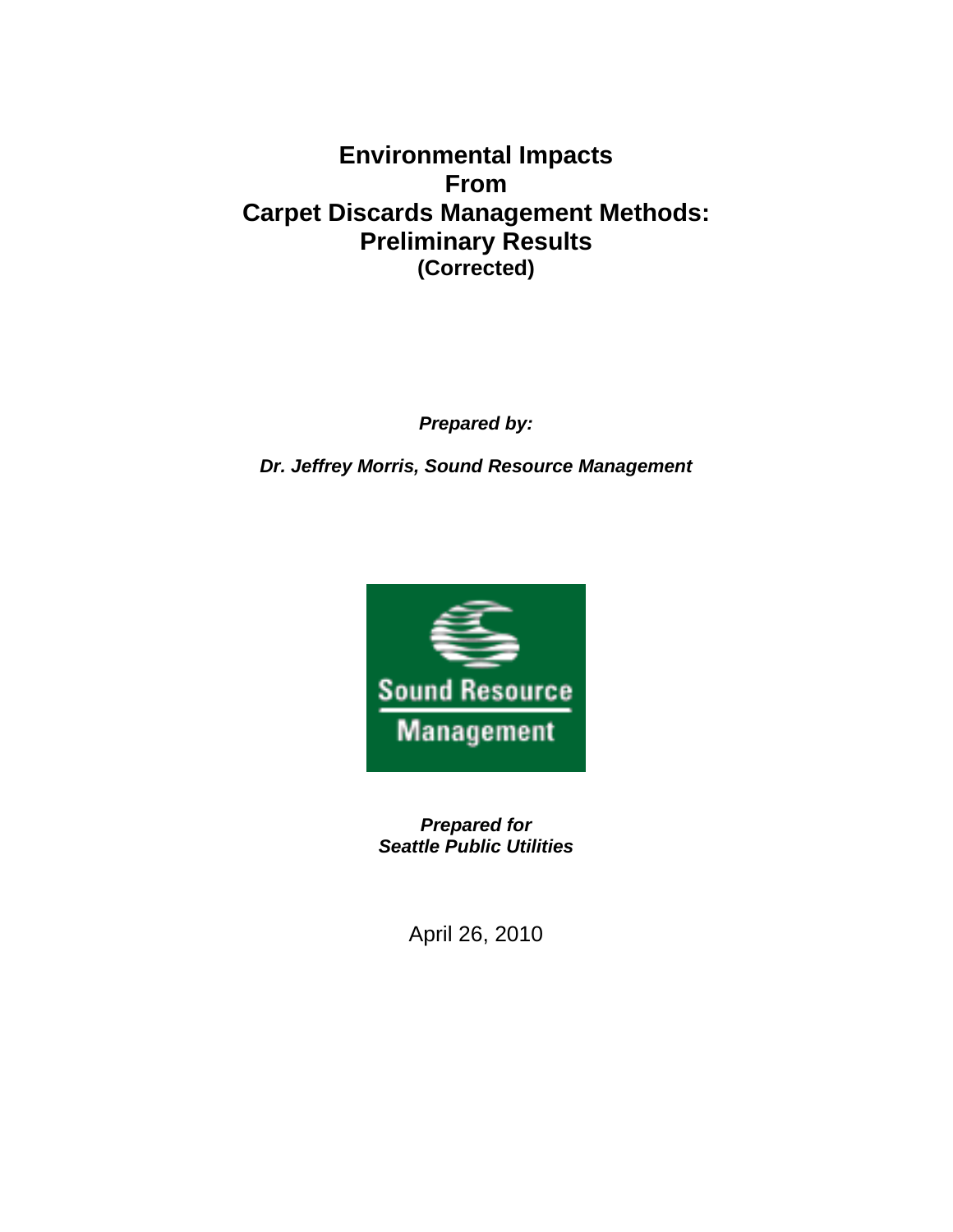#### **Table of Contents**

| 3.c. GHG Offsets for Avoided Production & Combustion of Natural Gas for Electricity |  |
|-------------------------------------------------------------------------------------|--|
|                                                                                     |  |
|                                                                                     |  |
| 3.e. GHG Emissions from Processing and Manufacturing Recycled-Content Products from |  |
|                                                                                     |  |
|                                                                                     |  |
|                                                                                     |  |
|                                                                                     |  |
| 4. Additional Upstream Environmental Benefits from Used Carpet Recycling 10         |  |
|                                                                                     |  |
|                                                                                     |  |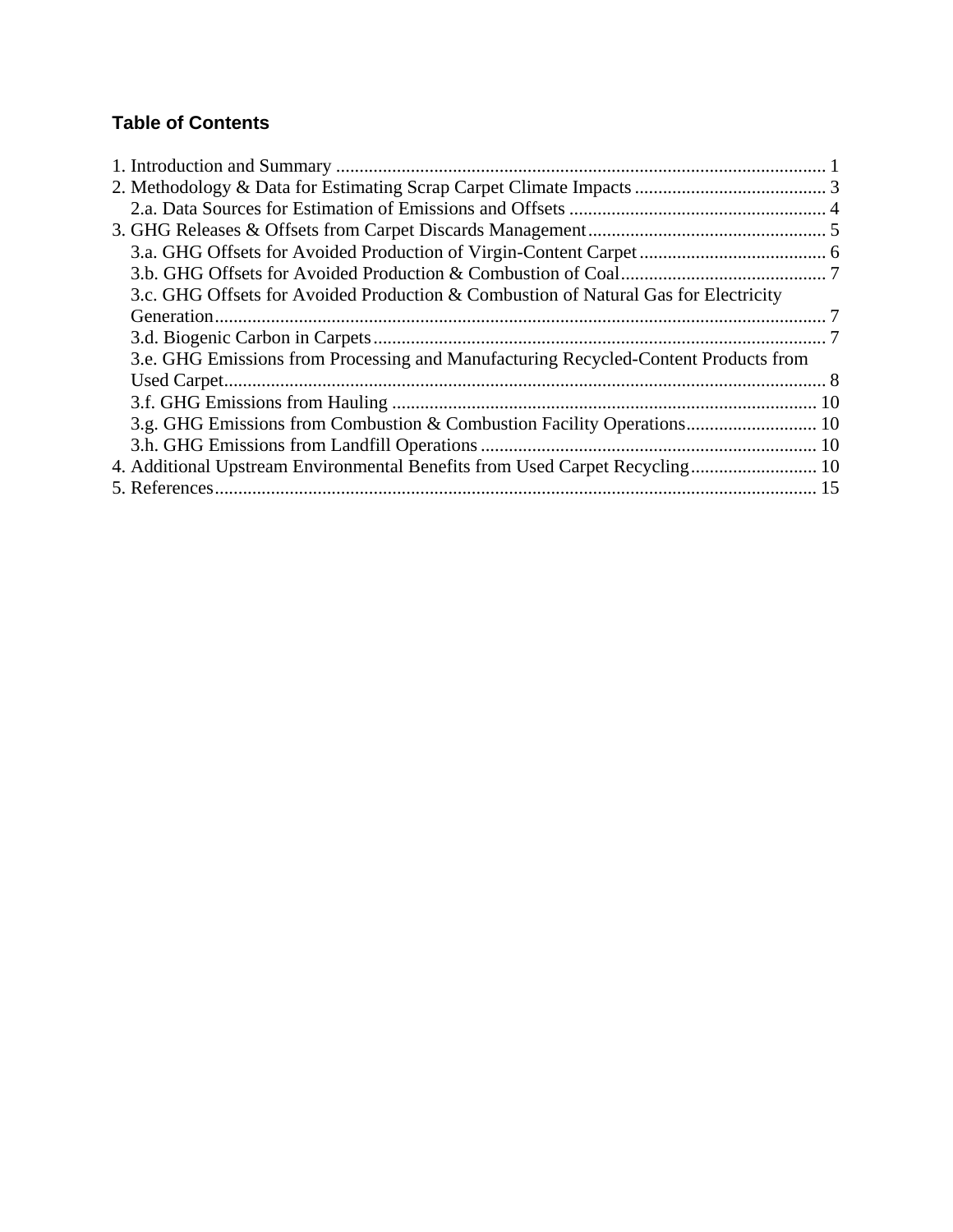# **1. Introduction and Summary**

This report compares preliminary estimates for the climate change impacts of four methods currently used to manage carpet discards generated by households and construction and demolition (C&D) activities:

- 1) Recycle via mechanical and/or chemical methods, with or without the use of heat, into constituents which can be used for manufacturing new carpet components or other products such as automobile body parts.
- 2) Recover energy via combustion in an industrial boiler as a substitute for coal.
- 3) Recover energy via combustion in a waste-to-energy (WTE) incineration facility.
- 4) Landfill.

This report also discusses very preliminary results for six other categories of environmental impacts for scrap carpet recycling:

- Acidification
- Eutrophication
- Human Health Particulates
- Human Health Toxicity
- Human Health Carcinogenicity
- Ecosystems Toxicity

Figure 1, Greenhouse Gas Increase/(Decrease) for Scrap Carpet Management Options [Pounds CO2 Equivalents per Ton Carpet], indicates that the recycling management option has the most beneficial impact on climate change. Recycling one ton of used carpet into new carpet or other products such as automobile body parts reduces greenhouse gas (GHG) emissions between 4,900 and 5,200 pounds of carbon dioxide equivalents (eCO2).

The range relates to the distance which used carpet needs to be hauled to the facilities where it is processed and manufactured into new products. Currently the southeastern US is the region of the country where most carpet recycling facilities are located. Shipping to the southeastern US increases the truck hauling distance by an estimated 2,500 miles compared with shipping to markets in the Northwest region, thereby increasing GHG emissions by nearly 300 pounds eCO2 per ton of carpet shipped across the county.

The release of less than 300 pounds eCO2 per ton of carpet shipped 2,500 miles indicates the relative unimportance of transportation distances in the total climate change impact of carpet recycling. To make the point in another way, each ton of used carpet recovered for recycling could be shipped more than 12,000 miles by truck before recycling would lose its position as the best management option for used carpet.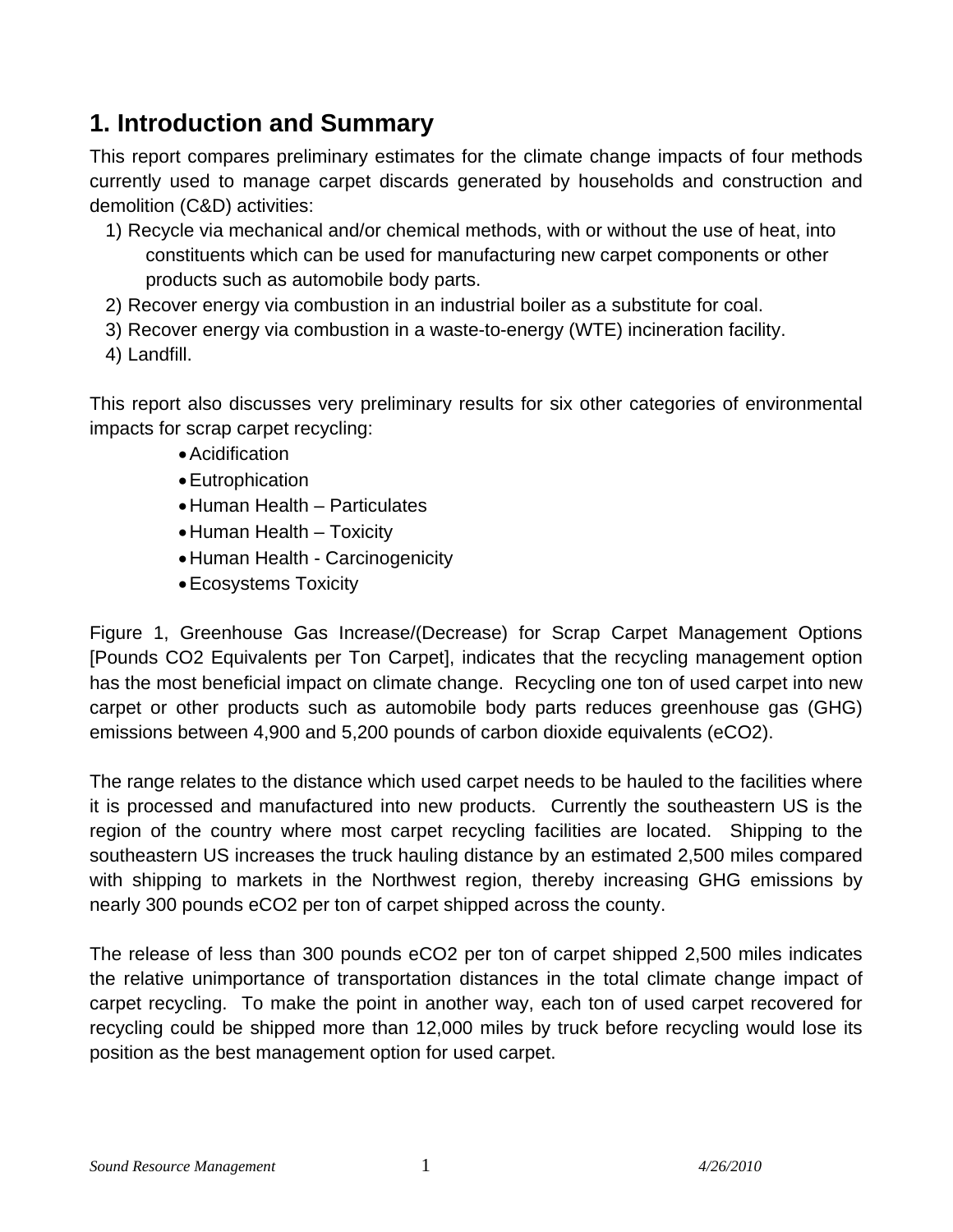Using chopped carpet as a fuel substitute for coal in industrial boilers also decreases GHG emissions due to the higher energy content of carpet compared to coal. Used carpet has an estimated heating value of 13,900 Btus per pound, 30% more than coal's heating value of 10,340 Btus per pound. This heating value plus the fact that 53% of the carbon in carpet is non-biogenic (i.e., fossil) according to EPA (2003) means that combustion of one ton of carpet scraps in an industrial boiler releases 3,900 pounds eCO2 while offsetting 7,800 pounds of eCO2 from coal combustion. Thus, combusting scrap carpet in place of coal in industrial boilers reduces GHG emissions by 3,800 pounds eCO2 after accounting for GHG emissions from hauling and processing.

Landfilling comes in third in climate change impacts, increasing GHG emissions by less than 100 pounds eCO2. Hauling and landfill operations cause these small releases of GHGs when used carpet is landfilled.



**Figure 1 Greenhouse Gas Increase/ (Decrease) for Scrap Carpet Management Options [Pounds CO2 Equivalents per Ton Carpet]** 

It is worth mentioning here that because carpet does not biodegrade in a landfill, the GHG releases associated with landfilling used carpet are the same irrespective of whether the landfill has a landfill gas (LFG) collection system in place or simply vents LFGs to the atmosphere. Used carpet produces no LFGs and so the methane releases from a landfill are not affected by the amount of used carpet buried in a landfill. Thus the climate change impact from landfilling carpet is the same for a landfill with no LFG collection system, a landfill that collects LFGs and flares them, and a landfill that collects LFGs and uses the collected LFG to generate electricity.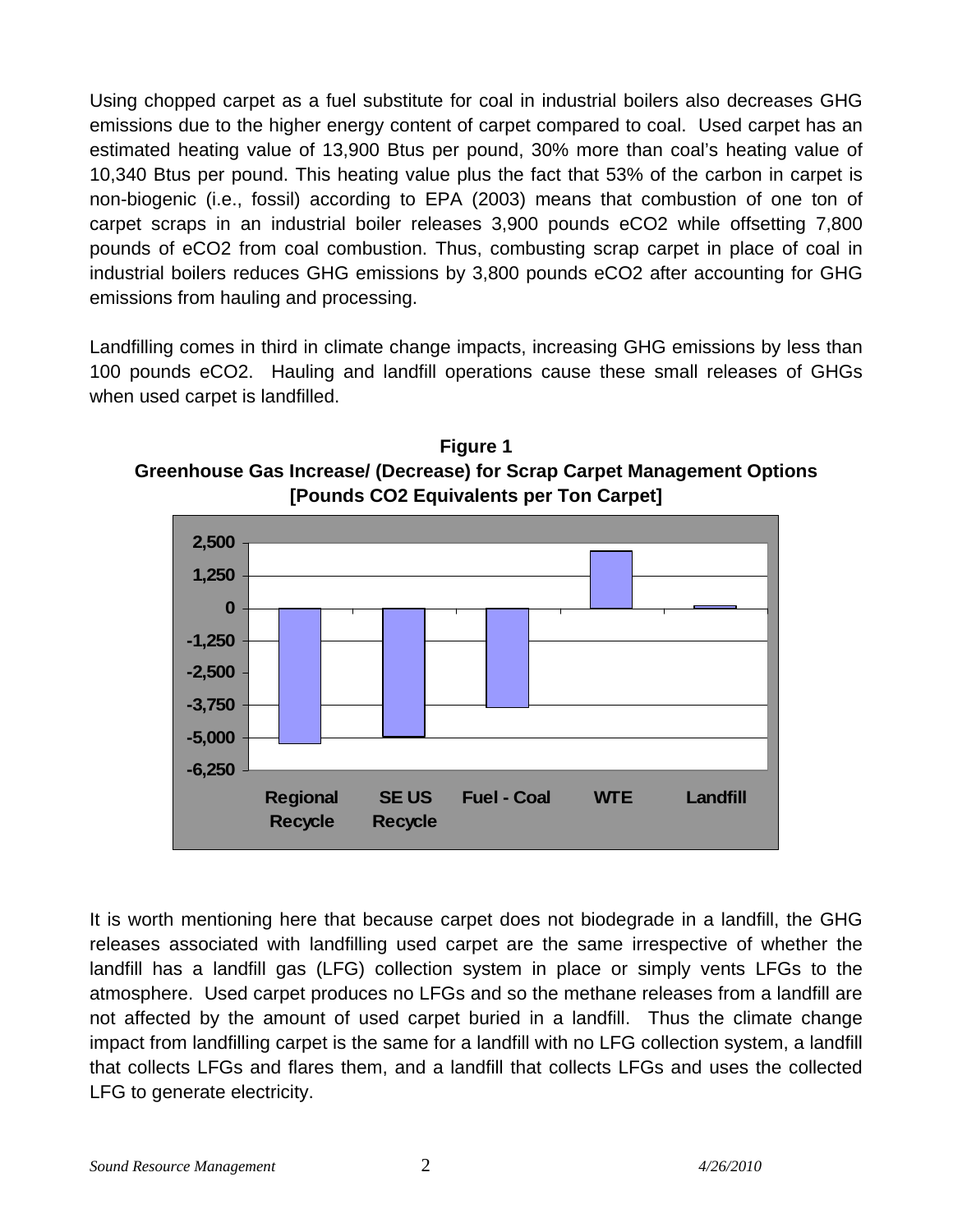Last place in the ranking of used carpet management methods goes to waste-to-energy (WTE) incineration. The amount of CO2 released as a result of the fossil fuel content of scrap carpet is substantially greater than the avoided emissions from an equivalent amount of electricity produced by a combined cycle natural gas powered turbine. The latter is the marginal source of electrical power in the Northwest. Thus, used carpet disposal in a WTE incinerator increases climate changing emissions by 2,200 pounds eCO2.

# **2. Methodology & Data for Estimating Scrap Carpet Climate Impacts**

The choice among management methods for scrap carpet has environmental impacts much beyond the boundaries of the processing or disposal facilities where used carpets are sent. To fully account for these impacts one needs to examine the entire life cycle of carpets from petroleum and natural gas extraction and processing into various polymers through to the point at which carpets become discards generated by households or by C&D activities.

Table 1, Scrap Carpet Management Emissions and Emission Offsets, shows the stages in the carpet's life cycle where emissions occur as a result of each current management method for used carpet. The table also shows the offsets, or emissions decreases, which occur as a result of each management method.

For example, recycling used carpets entails emissions from processing the carpet into its constituent components and using those component materials to manufacture new products. Recycling also creates emissions from hauling the component materials to manufacturing end users. The gain from recycling is that the amount of GHG emissions avoided by not using virgin raw materials to manufacture new products is more than two and a half times as great as the emissions from the used carpet processing, shipping, and recycled-content product manufacturing activities needed to recycle used carpet discards. For wool or cotton face fiber carpets, recycling or landfilling likely maintains storage of a portion of the biogenic carbon in these carpets.

Combusting or landfilling used carpets may involve shorter hauling distances than the recycling option. However these options don't avoid the manufacture of new carpet or other products from virgin materials. The two combustion options do avoid fossil fuel usage -- to replace natural gas used for electricity generation in the case of WTE incineration and to replace coal in the case of combustion in industrial boilers. Because carpet does not biodegrade in the landfill, there is no energy offset from methane generation in the case of that disposal option.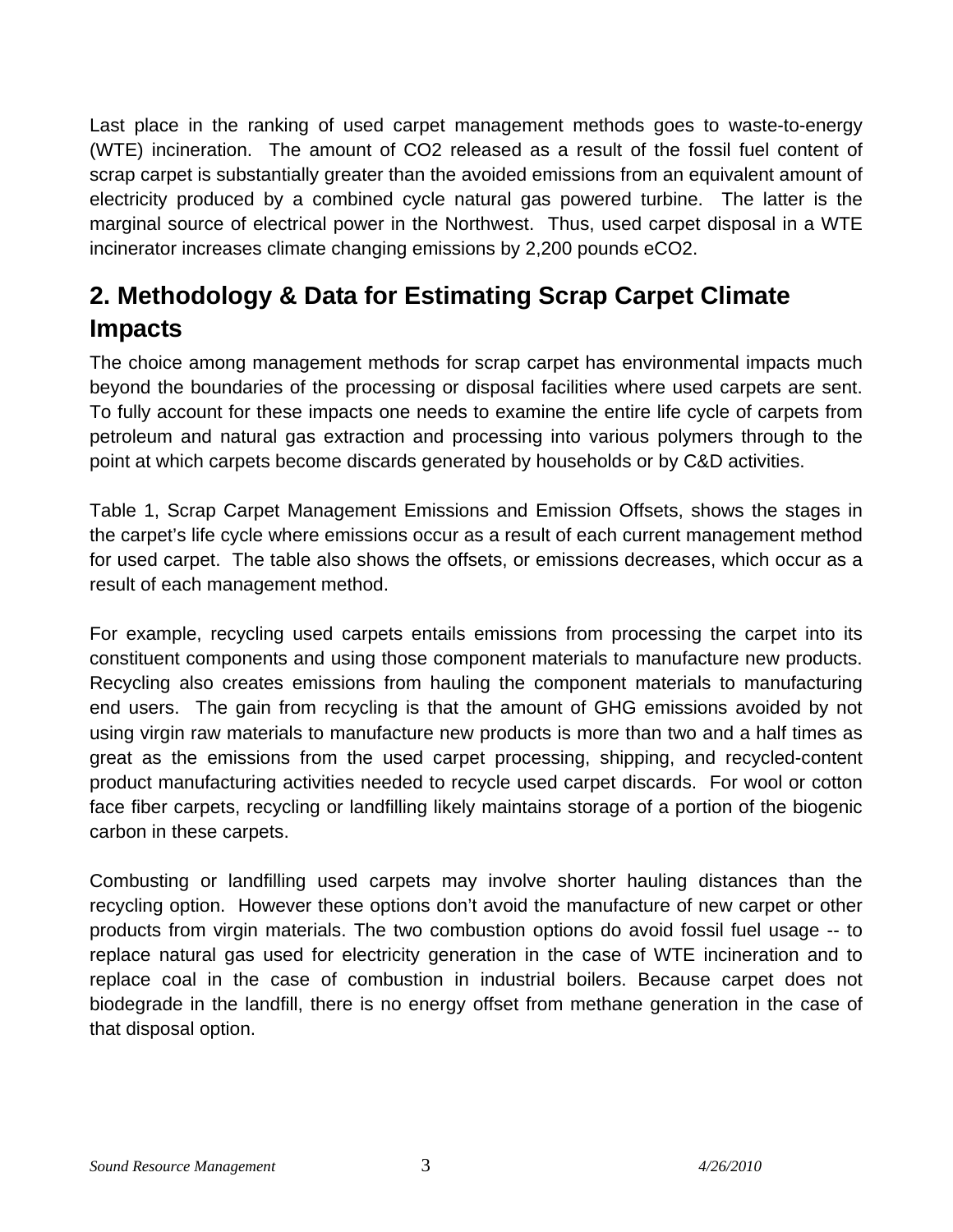|                                                    | Recycle | Fuel                | <b>WTE</b>          | Landfill |
|----------------------------------------------------|---------|---------------------|---------------------|----------|
|                                                    |         | <b>Replace Coal</b> | <b>Incineration</b> |          |
| <b>Emissions</b>                                   |         |                     |                     |          |
| <b>Processing &amp; Use in Manufacturing</b>       | X       |                     |                     |          |
| <b>Recycled-Content Products</b>                   |         |                     |                     |          |
| <b>Hauling - Regional Market</b>                   | X       | X                   | X                   | X        |
| <b>Hauling - Southeast Market</b>                  | X       |                     |                     |          |
| <b>Combustion (incl. Facility Operations)</b>      |         | X                   | X                   |          |
| <b>Landfill Operations</b>                         |         |                     |                     | X        |
| <b>Offsets</b>                                     |         |                     |                     |          |
| <b>New Virgin-Content Product Manufacturing</b>    | X       |                     |                     |          |
| <b>Coal Production &amp; Combustion in</b>         |         | X                   |                     |          |
| <b>Industrial Boilers</b>                          |         |                     |                     |          |
| <b>Natural Gas Production &amp; Combustion for</b> |         |                     | X                   |          |
| <b>Electricity</b>                                 |         |                     |                     |          |
| <b>Biogenic Carbon Storage</b>                     | X       |                     |                     | X        |

**Table 1 Scrap Carpet Management Emissions and Emission Offsets** 

The reason the combustion options don't reduce GHG emissions as much as recycling does is that modern carpets are manufactured from mostly synthetic materials that are themselves composed of fossil fuel-based resources such as petroleum and natural gas. EPA (2003) estimates that 53% of the carbon contained in a typical carpet is fossil carbon. Thus, when carpets are burned they release substantial GHGs in the form of fossil CO2.

Substituting carpet chips for coal in industrial boilers results in reduced GHG emissions, due to the fossil CO2 intensive emissions from coal per unit of energy provided from coal combustion. On the other hand, the amount of electricity generated in a modern WTE incineration facility offsets less than half the GHG emissions from carpet combustion. This is because natural gas fired power stations produce much more electrical energy per pound of eCO2 emissions than do WTE facilities burning used carpet.

### *2.a. Data Sources for Estimation of Emissions and Offsets*

A variety of sources provided the data and methods for estimating GHG and other emissions from used carpet discards management, the potential environmental impacts caused by those emissions, and the economic costs for the environmental impacts. These sources include:

- US EPA's WARM model and supporting documentation (available on the internet at http://www.epa.gov/climatechange/wycd/waste/calculators/Warm\_home.html ).
- US EPA's MSW Decision Support Tool (DST) (available through Research Triangle  $Institute<sup>1</sup>).$

<sup>&</sup>lt;sup>1</sup> See Research Triangle Institute (1999a and 1999b)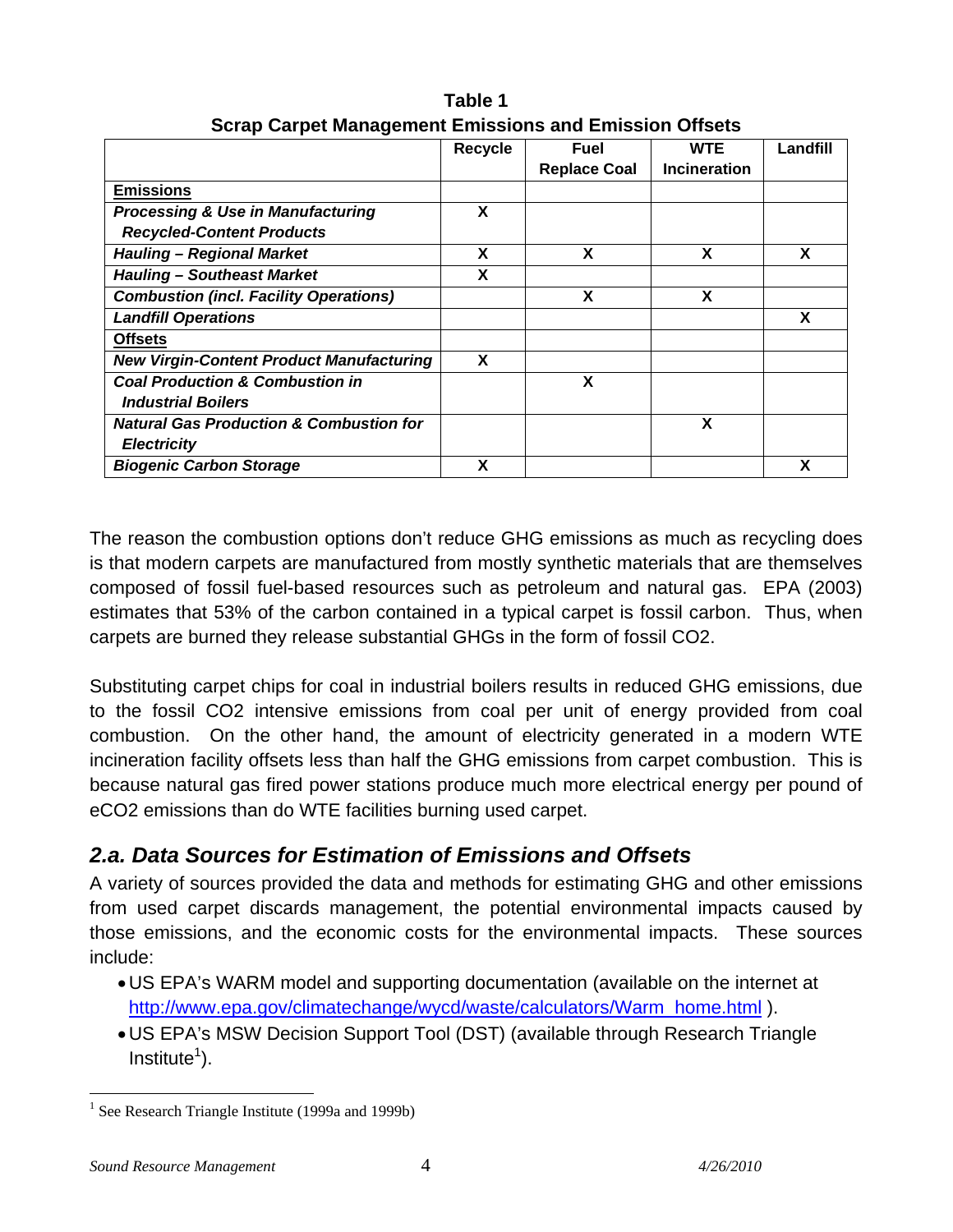- Carnegie Mellon University Green Design Institute's Economic Input-Output Life Cycle Assessment model (available on the internet at www.eiolca.net).
- US NIST BEES model (available on the internet at http://www.bfrl.nist.gov/oae/software/bees/model.html ).
- US EPA's TRACI model (information about TRACI is available on the internet at http://www.epa.gov/nrmrl/std/sab/traci/).
- US EPA's AP-42 emissions data ( available on the internet at http://www.epa.gov/ttn/chief/ap42/ ).
- Peer-reviewed journal articles including Morris (2005) and Morris and Bagby (2008).
- A comprehensive waste management system environmental costs and benefits valuation model (available through Sound Resource Management<sup>2</sup>).
- In-depth interviews and data exchanges with representatives of major carpet manufacturers, as well as researchers at Georgia Tech.

The following section details how we used these data and methods to estimate the climate change impacts of used carpet management methods. Section 4 details our estimates for the six other types of environmental benefits from carpet recycling in addition to its GHG reduction benefits.

# **3. GHG Releases & Offsets from Carpet Discards Management**

Table 2, Estimated GHG Increase/(Decrease) for Carpet Discards Management Methods, shows the estimated greenhouse gas (GHG) releases or reductions for each management method currently used to handle used carpet discards. This section lays out the methodology and emissions estimate for each individual activity and offset listed in Table 1 of the previous section. The emissions from these activities minus the offsets add up to the GHG totals listed in Table 2 for the used carpet management options. Table 3 shows the GHG release or offset estimate for each of the line items and management methods laid out in Table 1.

#### **Table 2 Estimated GHG Increase/(Decrease) for Carpet Discards Management Methods (pounds CO2 equivalents per ton carpet)**

| <b>Management Method</b> | Pounds eCO2/ton        |
|--------------------------|------------------------|
| Recycle                  | $(5,223)$ to $(4,932)$ |
| <b>Fuel Sub for Coal</b> | (3,808)                |
| Landfill                 | 78                     |
| <b>WTE</b> Incineration  | 2.205                  |

 $2$  The model is reviewed in Morawski (2008).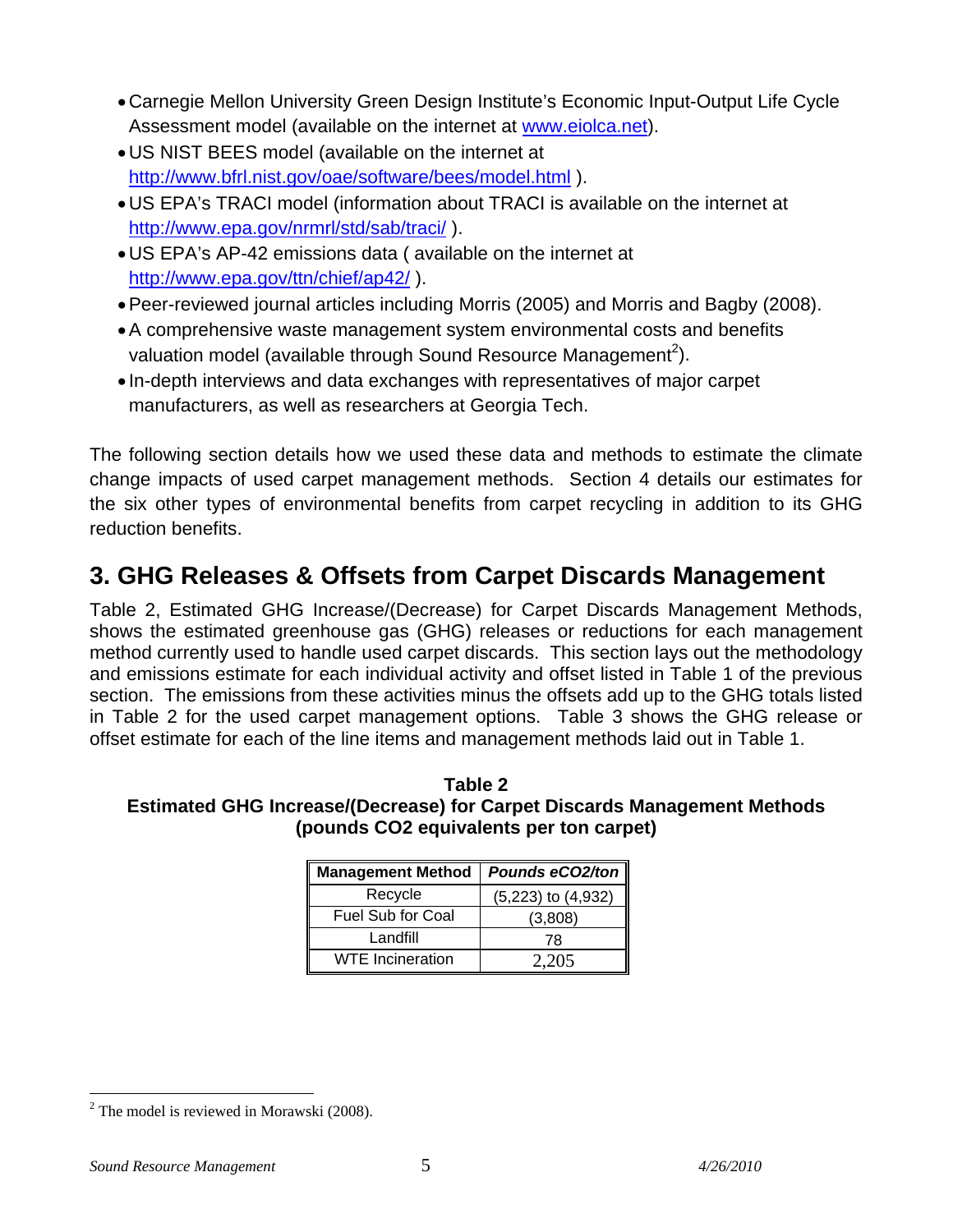**Table 3 Scrap Carpet Management Emissions and Emission Offsets (pounds eCO2/ton scrap carpet)** 

|                                                    | <b>Recycle</b> | Fuel                | <b>WTE</b>   | Landfill     |
|----------------------------------------------------|----------------|---------------------|--------------|--------------|
|                                                    |                | <b>Replace Coal</b> | Incineration |              |
| <u>Emissions</u>                                   |                |                     |              |              |
| <b>Processing &amp; Use in Manufacturing</b>       | 2,932          |                     |              |              |
| <b>Recycled-Content Products</b>                   |                |                     |              |              |
| <b>Hauling - Regional Market</b>                   | 58             | 58                  | 12           | 12           |
| <b>Hauling - Southeast Market</b>                  | 349            |                     |              |              |
| <b>Combustion (incl. Facility Operations)</b>      |                | 3,940               | 3,866        |              |
| <b>Landfill Operations</b>                         |                |                     |              | 66           |
| <b>Offsets</b>                                     |                |                     |              |              |
| <b>New Virgin-Content Product Manufacturing</b>    | $-8,213$       |                     |              |              |
| <b>Coal Production &amp; Combustion in</b>         |                | $-7,806$            |              |              |
| <b>Industrial Boilers</b>                          |                |                     |              |              |
| <b>Natural Gas Production &amp; Combustion for</b> |                |                     | $-1,673$     |              |
| <b>Electricity</b>                                 |                |                     |              |              |
| <b>Biogenic Carbon Storage</b>                     | $\mathbf{0}$   |                     |              | $\mathbf{0}$ |
| <b>Net Emissions</b>                               | -4,932 to      | $-3,808$            | 2,205        | 78           |
|                                                    | $-5,223$       |                     |              |              |

\*Assumes face fiber is synthetic; for wool or cotton face fiber there would be a non-zero offset.

## *3.a. GHG Offsets for Avoided Production of Virgin-Content Carpet*

Our estimate for GHG emissions from manufacturing virgin carpet is 8,213 pounds of carbon dioxide equivalents (eCO2) per ton of new carpet. At a carpet weight of four pounds per square yard, this amounts to over 16 pounds eCO2 per square yard of new broadloom carpet or carpet tile. We calculated this estimate, as well as the estimates for emissions from virgin carpet production causing the other six environmental impacts discussed in Section 4, using Carnegie Mellon University Green Design Institute's Economic Input-Output Life Cycle Assessment (EIOLCA) model.<sup>3</sup>

According to the EIOLCA model one million dollars (1997 \$) of purchases from the carpet and rug mills industry (EIOLCA sector 314110) results in 1,155,000 metric tons eCO2 emissions. These emissions occur due to carpet manufacturing processes, as well as synthetic polymers production, manufacturing of other inputs in the supply chain for carpet making, and energy and material resource extraction and refining required for use across the entire carpet and rug mills supply chain. Based on recent and historical wholesale prices and producer price indices for carpets and rugs, the producer price for a square yard of carpet in 1997 was \$6.45. Given an assumed carpet weight averaging 4 pounds per square yard, this yields the estimate of 8,213 pounds eCO2 life cycle emissions to manufacture one ton of carpet from virgin raw materials.

<sup>&</sup>lt;sup>3</sup> Hendrickson *et al* (2006) provides an overview of the use of input-output analysis for calculating life cycle emissions. Cicas et al (2006) explains the 1997 benchmark version of the Green Design Institute's EIO-LCA model.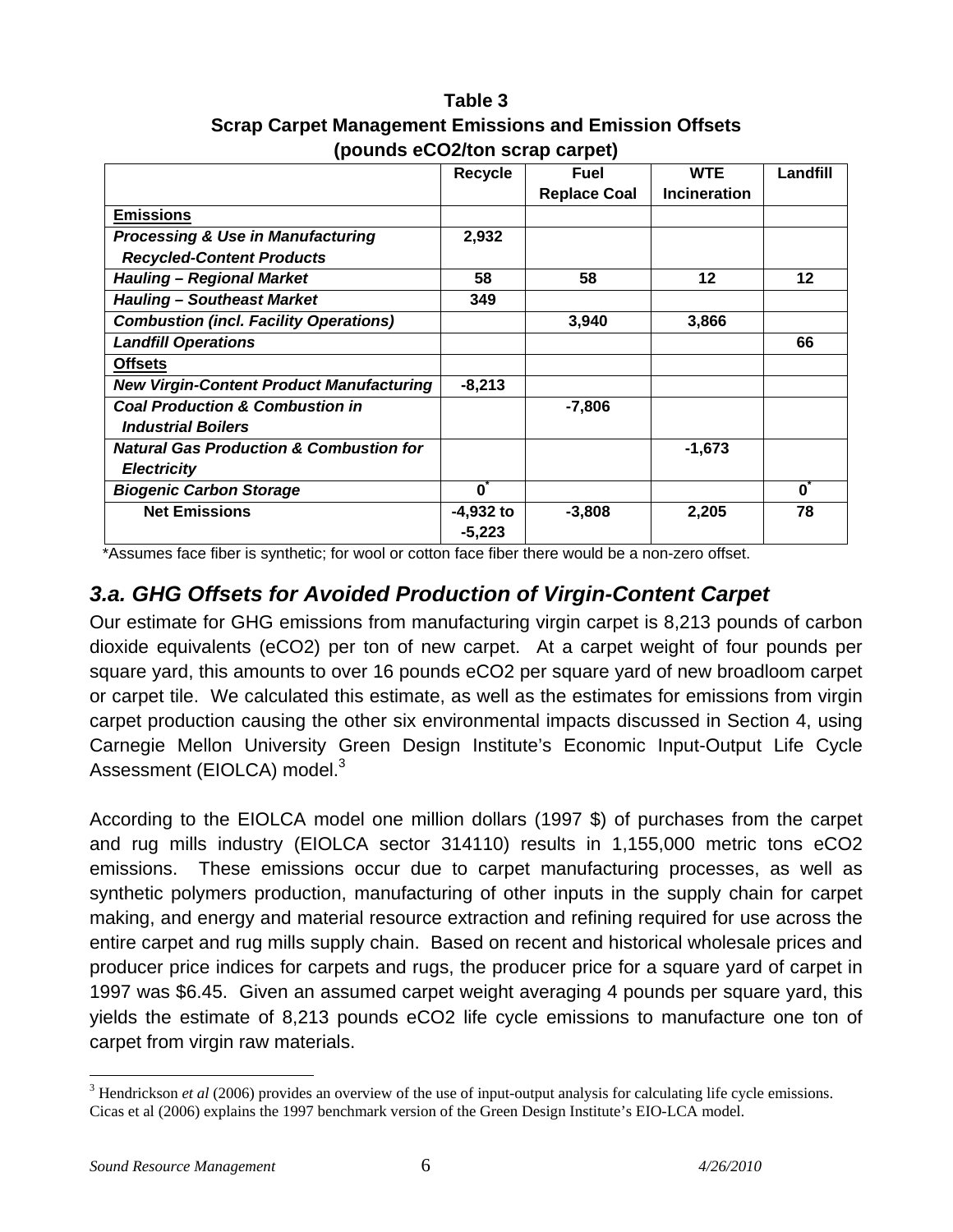## *3.b. GHG Offsets for Avoided Production & Combustion of Coal*

We also used the EIO-LCA model to estimate GHG releases from production and distribution of coal. Emissions caused by purchases from the coal mining industry (EIOLCA sector 212100) amount to 161 pounds eCO2 per ton of coal, based on an estimated 1997 wholesale price for coal of \$18.14 per short ton.

Carpets have an average heating value of 13,400 Btus per pound, or 26.8 million Btus per ton. Coal's heating value on average is 20.68 million Btus per ton. Thus, one ton of carpet has the same heating value as 1.30 tons of coal.

EPA's AP-42 reports CO2 emissions per ton of coal at 5,850 pounds. Total GHG emissions from coal combustion amount to 5,863 pounds eCO2 per ton, including emissions of other GHGs such as methane, chloroform and nitrous oxide that are released when coal is burned. Combining production and combustion emissions, substituting one ton of carpet for 1.3 tons of coal saves 7,806 pounds of eCO2 releases caused by coal combustion.

### *3.c. GHG Offsets for Avoided Production & Combustion of Natural Gas for Electricity Generation*

We used the EIO-LCA model to estimate GHG releases from production and distribution of natural gas. Emissions from purchases of natural gas from the natural gas distribution industry (EIOLCA sector 221200) amount to 22 pounds eCO2 per 1000 cubic feet of gas, based on an estimated 1997 wholesale price of \$4.52 for 1000 cubic feet.

Carpets have an average heating value of 13,400 Btus per pound, or 26.8 million Btus per ton. According to R W Beck (2007), one ton of carpet combusted in a modern waste-toenergy incineration facility offsets 1,414 pounds eCO2 emitted when natural gas is used to generate electricity in a combined cycle turbine.

EPA's AP-42 reports CO2 emissions per 1000 cubic feet of natural gas combustion at 121.3 pounds. An offset of 1,414 pounds eCO2 thus means that combusting one ton of used carpet in a modern WTE facility offsets 11,660 cubic feet of natural gas. Combining production and combustion emissions for natural gas, one ton of carpet incinerated in a WTE facility offsets 1,673 pounds of eCO2 emissions from natural gas used to generate electricity.

# *3.d. Biogenic Carbon in Carpets*

According to EPA (2003) 53% of carpet is composed of non-biogenic (i.e., fossil) carbon, most of which is released when carpet is combusted.<sup>4</sup> Most if not all of the remaining constituents of synthetic face fiber carpet are not carbonaceous. However, wool or cotton face fiber carpet contains a substantial amount of biogenic carbon. Landfilling or recycling used carpet maintains storage of some of this biogenic carbon by continuing to prevent its

 4 See Exhibit 16 in EPA (2003).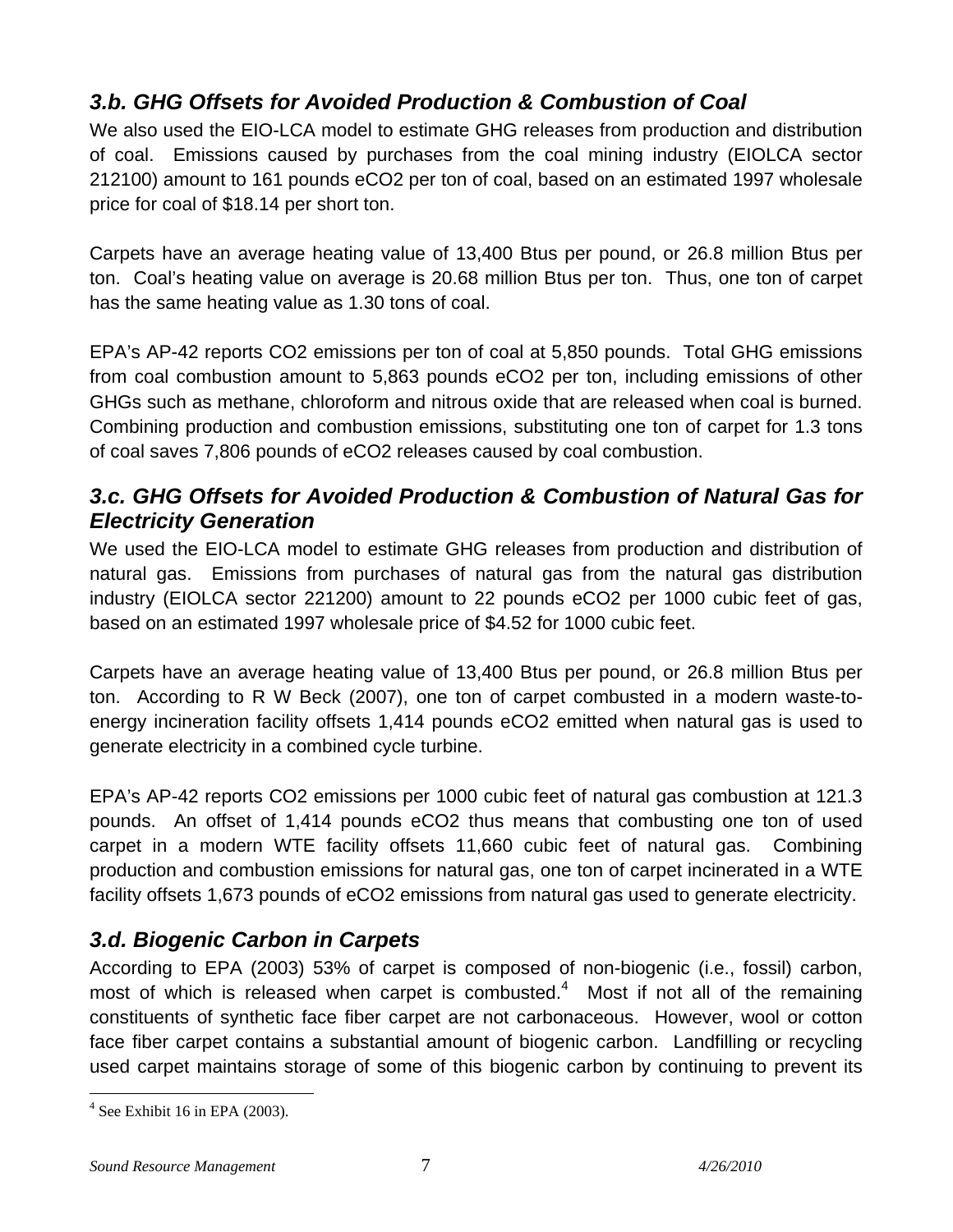release to the atmosphere; whereas combustion releases it. In comparing recycling, landfilling, and combustion alternatives for managing used carpet, one would need to count the storage of biogenic carbon as an offset for recycling and landfilling. However, In Table 3 we show no offsets for storage of biogenic carbon in discarded carpet because synthetic carpet is the focus of most current used carpet recycling efforts.

### *3.e. GHG Emissions from Processing and Manufacturing Recycled-Content Products from Used Carpet*

We estimated GHG emissions from recycling used carpet into new products in three different ways. The first estimate comes from EPA (2003). This study reported results of a life cycle inventory for GHG releases for manufacturing 100% virgin carpet and the releases from recycling used virgin carpet into three recycled-content products – carpet pad, carpet backing, and molded products for automobiles. The molded automotive products ranged from air intake assemblies to headrests.

The EPA study's estimate of GHG releases from manufacturing one ton of 100% virgincontent carpet is 8,730 pounds eCO2. This is 6.3% higher than our estimate of 8,213 pounds eCO2 developed using the EIO-LCA model. The two estimates are remarkably close considering that our estimate is based on an EIO life cycle inventory (LCI), whereas the EPA estimate was developed using a process LCI methodology.<sup>5</sup>

EPA's estimate of GHG reductions from carpet recycling is 15,924 pounds eCO2 per ton of carpet constituents recycled into three recycled-content products – 65% of the used carpet to carpet pad/cushion, 25% to molded products for motor vehicles, and 8% to backing for carpet tiles. The separate GHG reductions for pad, molded products and tile backing amount to 17,500, 15,580, and 3,030 pounds eCO2, respectively, assuming one ton of used carpet contained only those carpet constituents required for recycling into each of these products. In other words, the used carpet constituents recycled into carpet pads and molded automotive vehicle parts are more than five times as effective at reducing GHG emissions as the used carpet constituents recycled into carpet tile backing. Because the EPA study assumed only 8% of scrap carpet goes to tile backing, carpet recycling saves more than twice as much GHG emissions as manufacturing virgin-content carpet produces in the first place. This seems to be an anomalous result because it suggests that one could produce new products at a lower environmental impact by manufacturing virgin-content carpet and immediately recycling the brand new carpet into carpet pad and molded plastic products, rather than making those products from virgin resources.

The second method we used to estimate GHG savings from used carpet recycling is based on the EIOLCA model and our estimate of what input materials for virgin carpet manufacture would not be needed if one were manufacturing 100% recycled-content carpet. According to

 $<sup>5</sup>$  See any standard reference text on life cycle analysis for a discussion of these two basic LCI methods.</sup>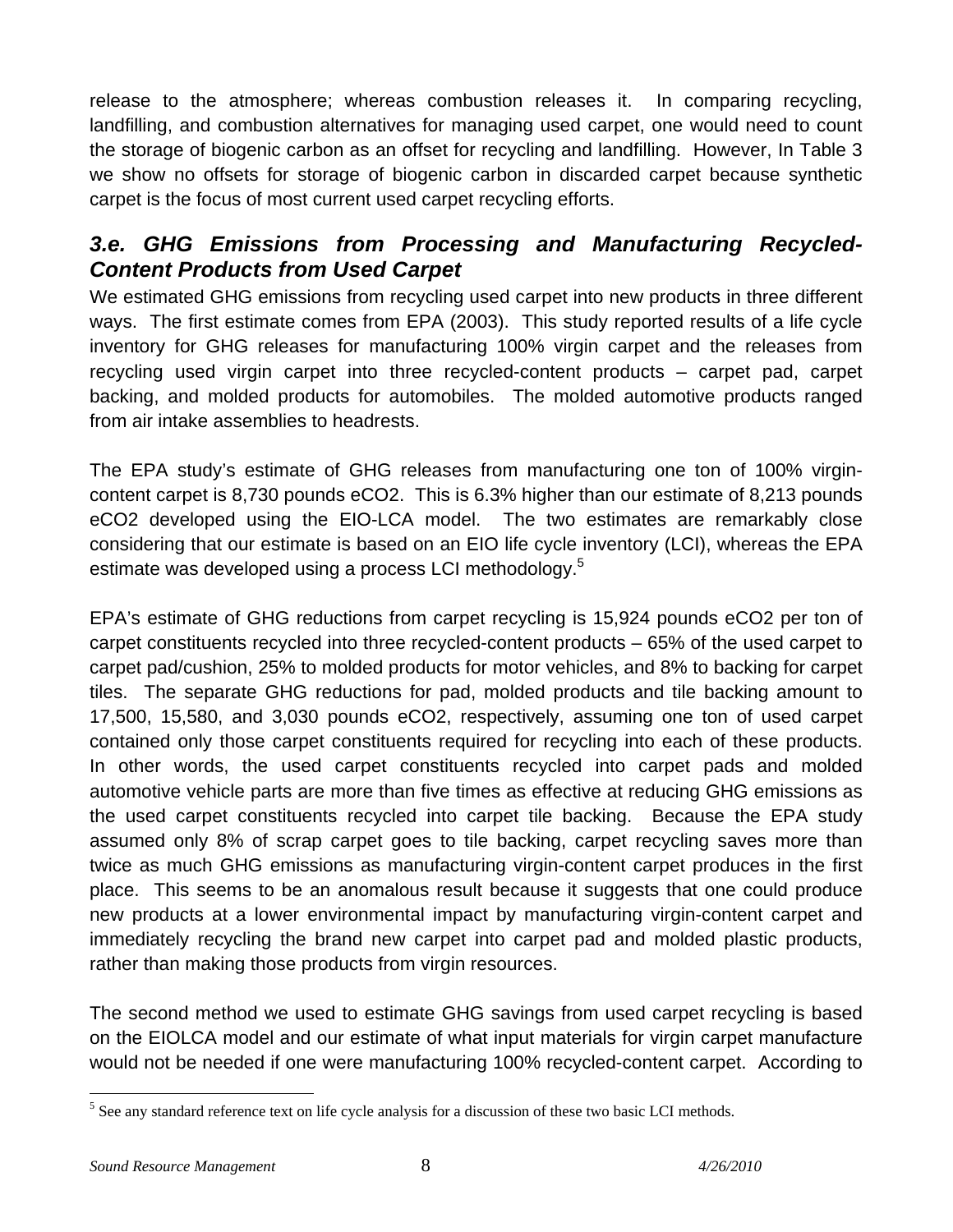the EIOLCA model \$1 million of carpet production requires \$171,000 in purchases from the noncellulosic organic fiber manufacturing industry, \$170,000 from fiber, yarn and thread mills, \$54,000 in purchases from broadwoven fiber mills, and \$53,000 from textile and fabric finishing mills. Assuming that 100% recycled-content carpet could be manufactured without any purchases from these four industries reduces GHG emissions for carpet manufacturing to 2,932 pounds eCO2 per ton of carpet. This is a reduction of 5,281 pounds eCO2 for closed loop carpet recycling, one-third the reduction estimated by EPA for open loop carpet recycling.

The third method for estimating GHG reductions due to recycling used carpets is based on interviews and confidential data from three major carpet manufacturers, confidential data from Dr. Matthew Realff at Georgia Tech, and the online carbon savings calculator for Invista's Antron carpet fiber (http://antron.net/content/toolbox/ant05\_05.shtml). The Antron calculator estimates that emission of 9.4 pounds eCO2 is averted for every square yard of used carpet recycled. At an average weight per square yard of four pounds, that amounts to 4,700 pounds eCO2 per ton of used carpet.

Estimates of GHG savings from carpet recycling based on confidential data from carpet manufacturers and researchers at Georgia Tech are much closer to our estimate of 5,281 pounds eCO2 based on the EIOLCA model than to the EPA's estimate of 15,924 pounds eCO2 per ton of used carpet recycled. In fact, without revealing any particular company's confidential data regarding the very different recycling processes used by the three companies, we can say that carpet manufacturer' estimates of GHG reductions from recycling one ton of used carpet fall in a range between 11% below and 14% above our estimate 5,281 pounds eCO2.

Given the close agreement between industry estimates and the EIOLCA estimate, the 5,281 pounds of eCO2 emissions reductions from carpet recycling appears to be the best estimate to use at this point in our research. This implies that processing and recycling one ton of used carpet into new carpet causes the emissions of 2,932 pounds of eCO2, the difference between the 8,213 pounds eCO2 emitted when virgin carpet is produced and the 5,281 pounds eCO2 that is avoided by recycling used carpet into new recycled-content carpet. This 2,932 pounds eCO2 is the estimate shown in Table 3 for emissions from processing and use of used carpet in manufacturing recycled-content products.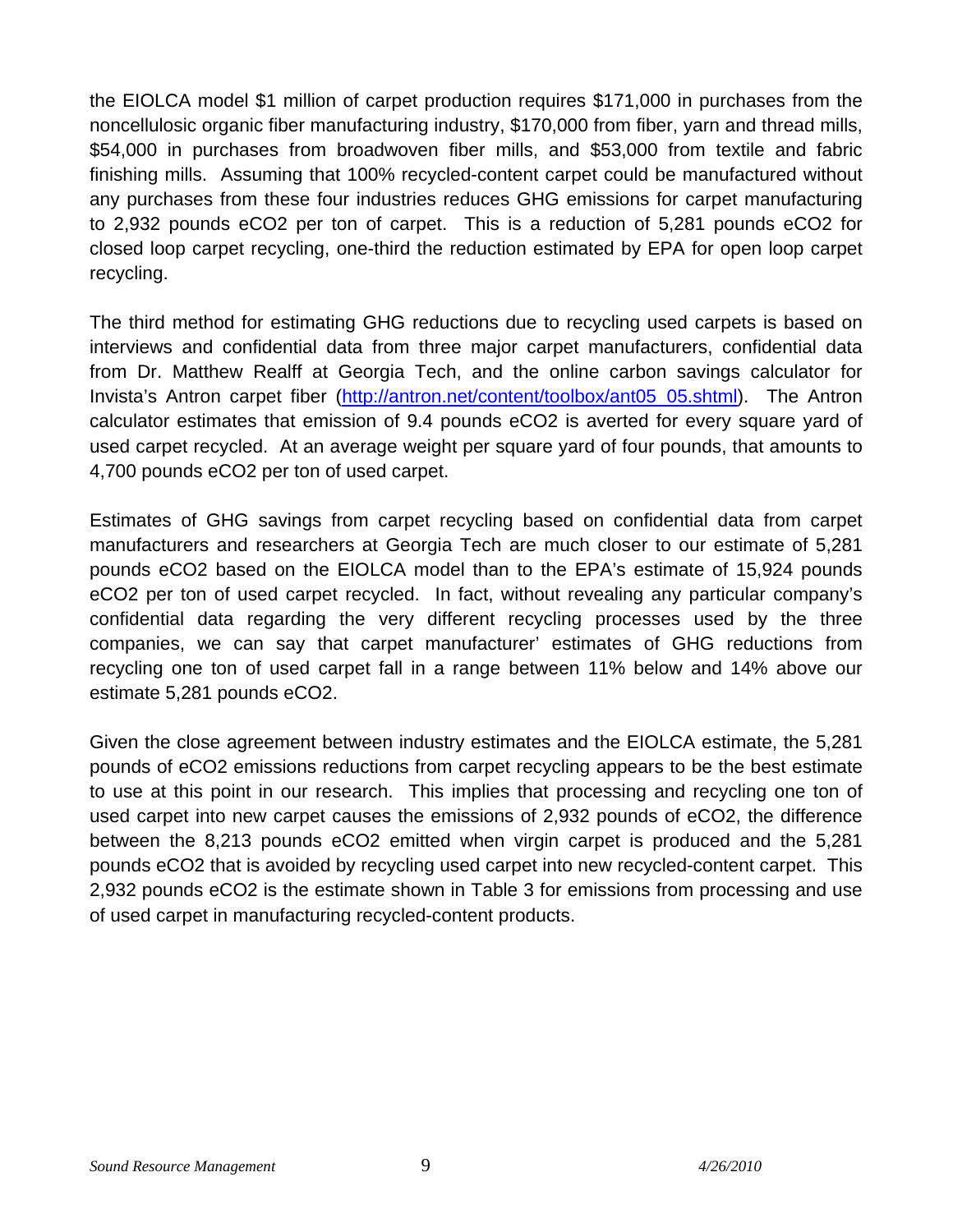# *3.f. GHG Emissions from Hauling*

The MSW DST database EPA/NCSU/RTI (2003) estimates that GHG emissions for long distance truck hauling amount to under 0.12 pounds eCO2 per ton mile. Trip mileage for the four used carpet management methods discussed in this report are assumed to total 500 miles for regional recycling or industrial fuel markets, 3000 miles for recycling at southeastern US markets, and 100 miles for WTE incineration or landfill. These distances yield eCO2 emissions per ton of used carpet of 58, 349 and 12 pounds, respectively.

# *3.g. GHG Emissions from Combustion & Combustion Facility Operations*

According to EPA (2003) 3,799 pounds eCO2 are released when one ton of used carpet is incinerated. In the case of combustion in industrial boilers we include an additional 141 pounds eCO2 per ton of carpet for processing and chipping to a size suitable for combustion. For WTE incineration we include an additional 67 pounds eCO2 per ton of carpet for WTE facility handling and processing of the used carpet. These estimates are based on EPA (2006) and EPA/NCSU/RTI (2003).

### *3.h. GHG Emissions from Landfill Operations*

EPA's WARM model, EPA(2006), includes 88 pounds eCO2 for curbside collection of a ton of garbage, hauling the garbage to the landfill, and managing the garbage once it is at the landfill site. Because there is no curbside collection involved with used carpet generated at C&D activity sites, and because hauling emissions are accounted for separately in our calculations, we reduced the 88 pounds to 66 to cover just the landfill operations for used carpet.

# **4. Additional Upstream Environmental Benefits from Used Carpet Recycling**

Table 4, Environmental Impact Reductions (%) for Recycled- vs. Virgin-Content Product Manufacturing of Carpet, PET Pellets & HDPE Pellets, shows the estimated percentage reduction in seven environmental impacts from manufacturing with recycled material inputs in place of virgin raw materials. The percentage reduction estimates for carpet are based on the EIOLCA model as detailed for the climate change impact in Section 3. The reductions for PET (polyethylene terephthalate) and HDPE (high density polyethylene) are based on emissions data catalogued in the MSW DST database EPA/NCSU/RTI (2003).

Table 4 compares the reductions in each type of environmental impact attained by employing used carpet, used PET food and beverage bottles, and used HDPE food and beverage containers to manufacture new carpet, new PET plastic pellets, and new HDPE plastic pellets, respectively. These environmental pollution reductions are achieved by avoiding the use of virgin raw materials to manufacture carpet and molded plastics, PET pellets, and HDPE pellets, respectively.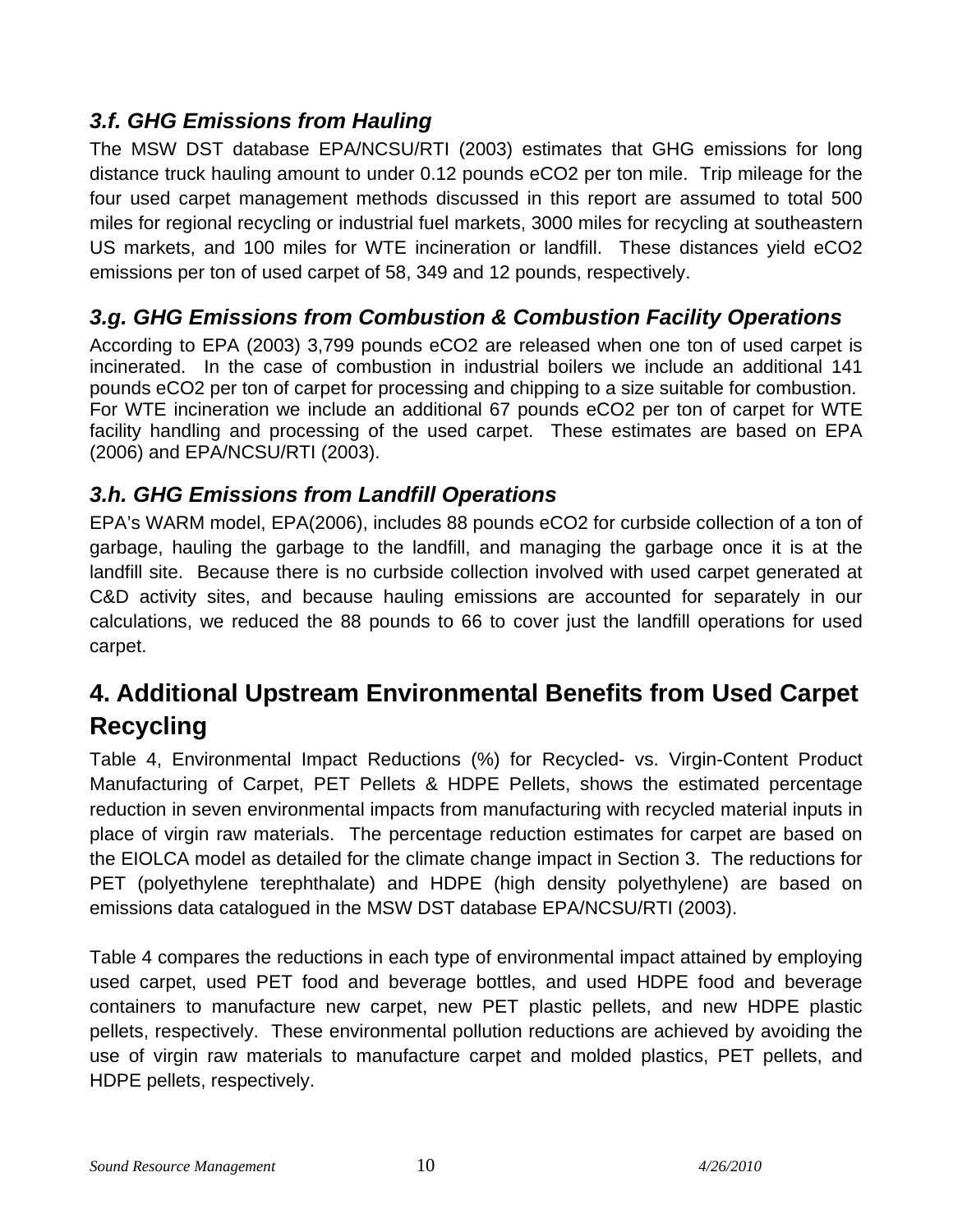#### **Table 4**

| <b>Environmental Impact</b>        | <b>Carpet</b> | <b>PET</b> | <b>HDPE</b> |
|------------------------------------|---------------|------------|-------------|
| <b>Climate Change</b>              | 64.3%         | 87.6%      | 84.8%       |
| <b>Acidification</b>               | 59.8          | 91.5       | 75.0        |
| <b>Eutrophication</b>              | 57.7          | 89.7       | 77.2        |
| <b>Human Health - Particulates</b> | 67.7          | 87.4       | 76.6        |
| <b>Human Health - Toxics</b>       | 83.1          | 87.3       | 81.3        |
| <b>Human Health - Carcinogens</b>  | 76.1          | 89.5       | 88.2        |
| <b>Ecosystems Toxicity</b>         | 69.1          | 58.4       | 28.5        |

#### **Environmental Impact Reductions (%) for Recycled- vs. Virgin-Content Manufacturing of Carpet, PET Pellets & HDPE Pellets**

PET and HDPE containers are composed of various synthetic plastic polymers. Carpet is composed of a high percentage of synthetic polymers of various types as well. For that reason the data in Table 4 for PET and HDPE provide indirect corroboration for our estimates of environmental impact reductions from carpet recycling, because the percentage reductions for carpet recycling are similar to the percentage reductions for PET and HDPE recycling. That is, the large percentage reductions from recycling PET and HDPE plastics back into PET and HDPE pellets show that recycling these synthetic polymer plastics is especially effective at avoiding the environmental impacts from extracting and refining petroleum and natural gas to make the virgin synthetic polymers used in producing PET and HDPE containers. Thus, one might expect to attain similar environmental benefits from carpet recycling.

The environmental benefits from manufacturing products out of recycled materials are often termed the "upstream" benefits of recycling. In section 3 we also calculated the climate change impacts from hauling used carpet under the four used carpet management options, as well as the climate change impacts from combusting or landfilling used carpet. These impacts are often termed the "downstream" impacts of methods for managing discards.

We do not have data on emissions from combustion of used carpet in industrial boilers or WTE facilities, other than the greenhouse gas emissions data we discussed in Section 3. Thus, we could not fully analyze the downstream impacts of used carpet management options for the other six environmental impacts listed in Table 4. However, we were able to estimate the upstream benefits for these six environmental impact categories. Before reviewing those estimates, however, it may be useful to briefly discuss the methodologies and issues involved in calculating these estimates.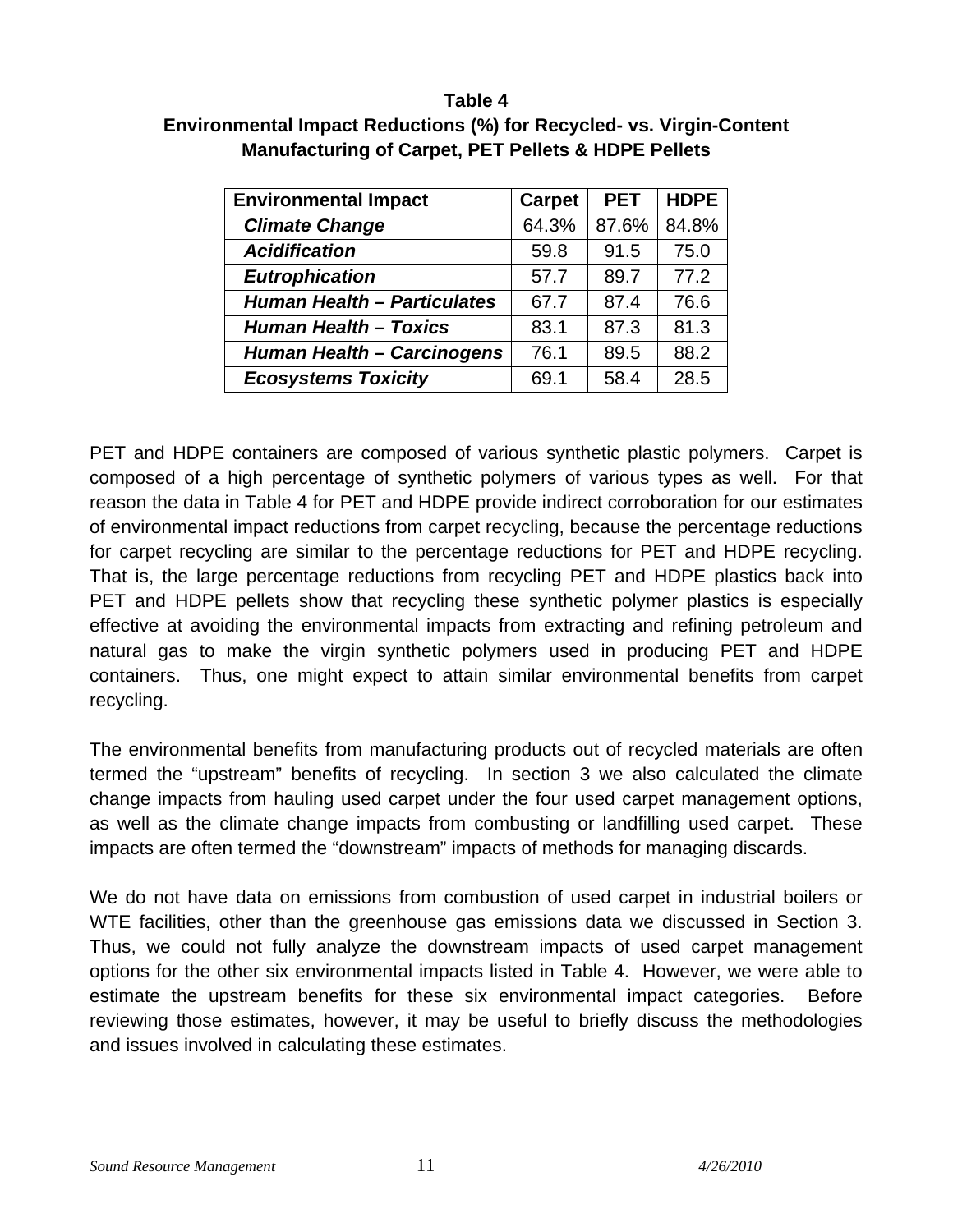Life cycle analysis and environmental risk assessment provide the methodologies for connecting emissions of hundreds of pollutant to the seven categories of environmental impact listed in Table 4. For example, releases of carbon dioxide (CO2), methane (CH4), nitrous oxide (N2O), chlorofluorocarbons (CFCs) and other pollutants cause global warming which leads to climate change. The United Nations Intergovernmental Panel on Climate Change (IPCC) has conducted studies and reviewed scientific data to determine the strength of each pollutant relative to carbon dioxide in causing global warming. Based on these IPCC studies, over a hundred year time frame methane is 23 times and nitrous oxide 296 times more harmful than CO2. Given these global warming potential factors (sometimes called global warming characterization factors) we can aggregate the emissions of all greenhouse gas pollutants into a single indicator quantity for global warming potential. This quantity is CO2 equivalents (herein denoted eCO2).

Similar scientific efforts enable us to express the hundreds of pollutant releases codified in the EIOLCA model in terms of a single indicator quantity for each of the other six categories of environmental damage listed in Table 4. This greatly simplifies reporting and analysis of different levels of pollution. By categorizing pollution impacts into a handful of categories, we are able to reduce the complexity of following trends for hundreds of pollutants. This simplifies life for policy makers.

The trade-off is that we have to sort through complex pollutant aggregation and weighting methodologies. As described in SRMG's report on our development of a Consumer Environmental Index (CEI) for the Washington State Department of Ecology, a "best-of" methodology is in development by the United Nations Environment Program and the Society of Environmental Toxicologists and Chemists.<sup>6</sup> Until that study is released, our environmental impact aggregation and weighting relies on the methodologies used in US EPA's TRACI (Tool for the Reduction and Assessment of Chemical and other environmental Impacts) model and the Lawrence Berkeley National Laboratory's CalTOX model.<sup>7, 8</sup>

These tools provided aggregation factors for about half of the 535 substances tracked by TRI and included in the EIOLCA model. Aggregation factors for the other half of the TRI releases were not available at the time of this study. In addition, estimated impact reductions for human toxics and carcinogens and for ecosystem toxics do not include impact reductions for metals. This is due to an ongoing debate about the environmental impacts of metal emissions and the inability of the scientific community to as yet reach consensus on the environmental impacts of metals relative to each other and to other toxics and carcinogens.

 $<sup>6</sup>$  See Morris *et al* (2007).</sup>  $^6$  See Morris *et al* (2007).<br> $^7$  Pere (2002) and Pere *et* 

Bare (2002) and Bare *et al* (2003).<sup>8</sup> See a description of the CalTOV m

<sup>&</sup>lt;sup>8</sup> See a description of the CalTOX model, references, and downloadable manual and software at http://eetd.lbl.gov/IED/ERA/caltox/index.html .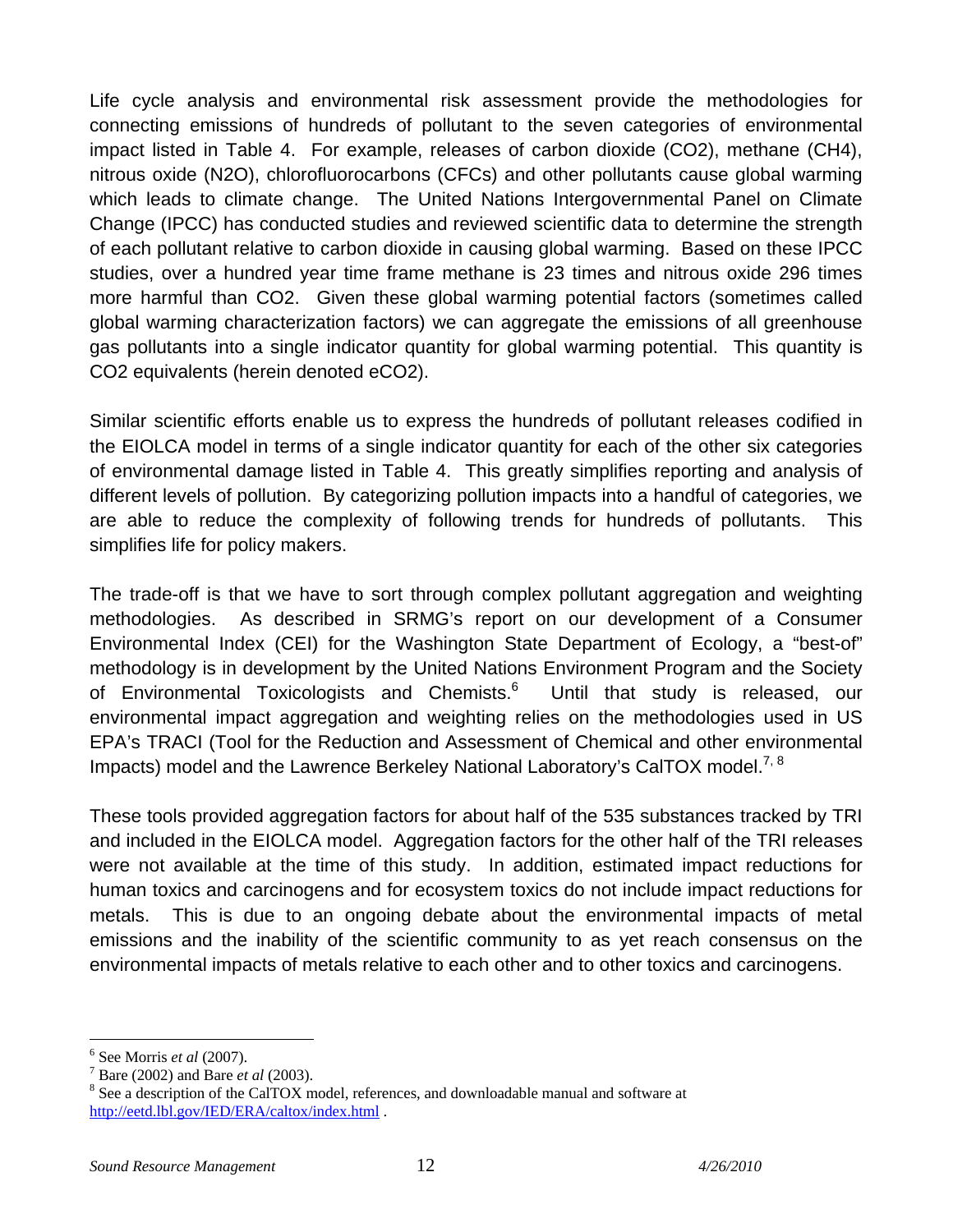Nevertheless, the TRACI and CalTOX models enabled us to aggregate pollution reductions for over 250 pollutants into total reductions for the indicator pollutant for each impact category. These indicator pollutants are:

- Climate change carbon dioxide equivalents (eCO2),
- Human health-particulates particulate matter less than 2.5 microns equivalents (ePM2.5),
- Human health-toxics toluene equivalents (eToluene),
- Human health-carcinogens benzene equivalents (eBenzene),
- Eutrophication nitrogen equivalents (eN),
- Acidification sulfur dioxide equivalents (eSO2), and
- Ecosystems toxicity herbicide  $2,4$ -D equivalents (e2,4-D).

Sections 3.a and 3.e described our estimates of GHG emissions from manufacturing carpet out of virgin raw materials and out of recycled materials, respectively. These estimates are based on the EIOLCA methodology outlined in those two sections. The estimates indicate that upstream GHG reductions from manufacturing products using recycled carpet as a feedstock rather than virgin raw materials amount to 5,281 pounds eCO2 per ton of used carpet.

Based on that same EIOLCA methodology, our estimates of other upstream environmental benefits as a result of manufacturing new carpet from one ton of recycled carpet rather than virgin raw materials include reductions of:

- 4.9 pounds ePM2.5 (particulate matter less than 2.5 microns equivalents) for potential human health impacts from atmospheric particulates caused by the release of criteria air pollutants such as sulfur oxides, nitrogen oxides and particulates themselves,
- 1,795 pounds of eToluene (toluene equivalents) for potential human health impacts caused by releases to the atmosphere, waterways, or ground of pollutants that are toxic to humans,
- 0.1 pounds of eBenzene (benzene equivalents) for potential human health impacts caused by releases to the atmosphere, waterways, or ground of pollutants that are carcinogenic to humans,
- 16.2 pounds eSO2 (sulfur dioxide equivalents) for acidification,
- 0.4 pounds eN (nitrogen equivalents) for eutrophication, and
- 1.0 pounds of e2,4-D (2,4-D equivalents) for potential ecosystem impacts caused by releases to the atmosphere, waterways, or ground of pollutants that are toxic to ecosystems.

Given the estimated pollutant reductions for each category of environmental impact, we still have the issue of figuring out how to compare the reductions in the various categories with each other. Monetization provides a method for evaluating trade-offs between the seven types of environmental impacts, and is a standard approach within the field of environmental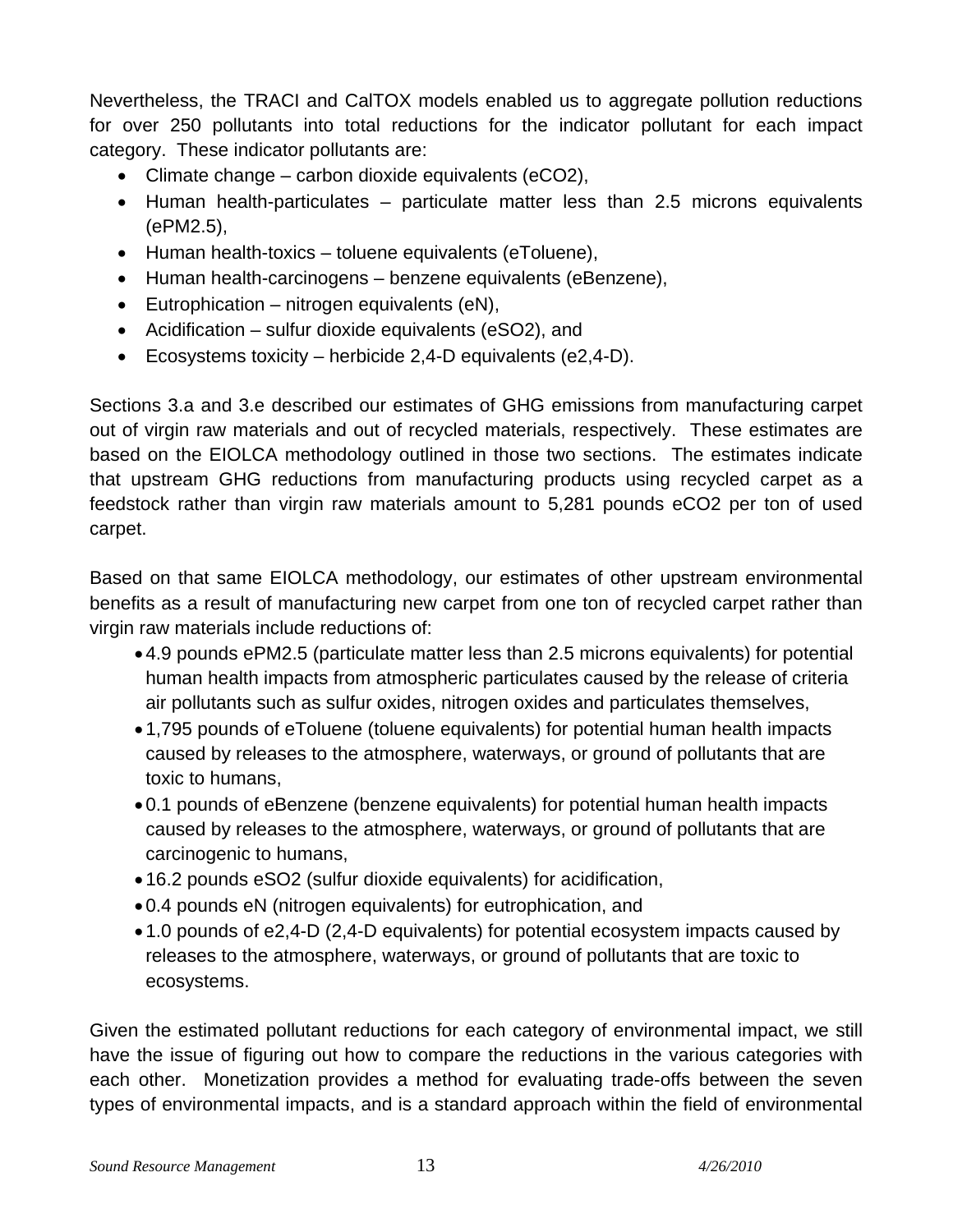economics. The difficulty, as discussed in Morris *et al* (2007), is that monetization is controversial, especially regarding the issue of placing a dollar value on human and nonhuman lives. The benefit of monetization is that it allows us to compare the value of the seven environmental impacts with each other. It also allows us to compare overall environmental benefits to the financial costs and benefits for recycling.

The final step in estimating an environmental value for used carpet recycling is, then, to determine a dollar value for the damage to public health and/or ecosystems caused by each of the indicator pollutants. The following list shows these estimated damage valuations and the source for each damage cost estimate $9$ :

- eCO2 -- \$36 per ton of carbon dioxide based on greenhouse gas offset valuation used by Seattle City Light.
- ePM2.5 -- \$10,000 per ton of particulates no larger than 2.5 microns based on Eastern Research Group (2006).
- eToluene -- \$118 per ton of toluene based on Morris and Bagby (2008).
- eBenzene -- \$3,030 per ton of benzene based on Eastern Research Group (2006).
- eN -- \$4 per ton of nitrogen based on Morris and Bagby (2008).
- eSO2 -- \$661 per ton of sulfur dioxide based on average of 2005 (\$690), 2006 (\$860) and 2007 (\$433) spot prices in EPA's annual acid rain allowance auction.
- $\bullet$  e2,4-D -- \$3,280 per ton of 2,4-D based on Morris and Bagby (2008).

Based on these valuations for our seven categories of environmental impacts, each ton of used carpet recycled into manufacturing new products provides an upstream environmental benefit amounting to \$232, as detailed in Table 5. Even without taking into account the reductions in releases of environmental damaging metals such as cadmium, copper, lead, mercury, and zinc, this estimated economic value for the upstream environmental benefits of pollution reductions due to carpet recycling is quite substantial. Climate change benefits from recycling used carpet account for 41%, or \$95, of the \$232 value; while reductions in emissions of chemicals toxic to humans account for another 45%, or \$106. Reductions in human respiratory pollutant emissions account for 11%, or \$24. Reductions in acidifying compounds account for 2%, or \$5, of environmental value per ton of used carpet recycling. The remaining three impact reductions account for the last 1%, or \$2, in environmental value.<sup>10</sup>

 $\overline{a}$  $9<sup>9</sup>$  The reader interested in the analytical basis for these valuations is invited to consult the reference for each impact valuation estimate.

 $10$  It is important to note that excluding metal emissions from our calculations reduces the estimated ecosystems benefits of carpet recycling by a substantial amount. This is because virgin carpet production causes significant releases of metals such as copper and zinc to the environment; these metals have serious negative impacts on ecosystems.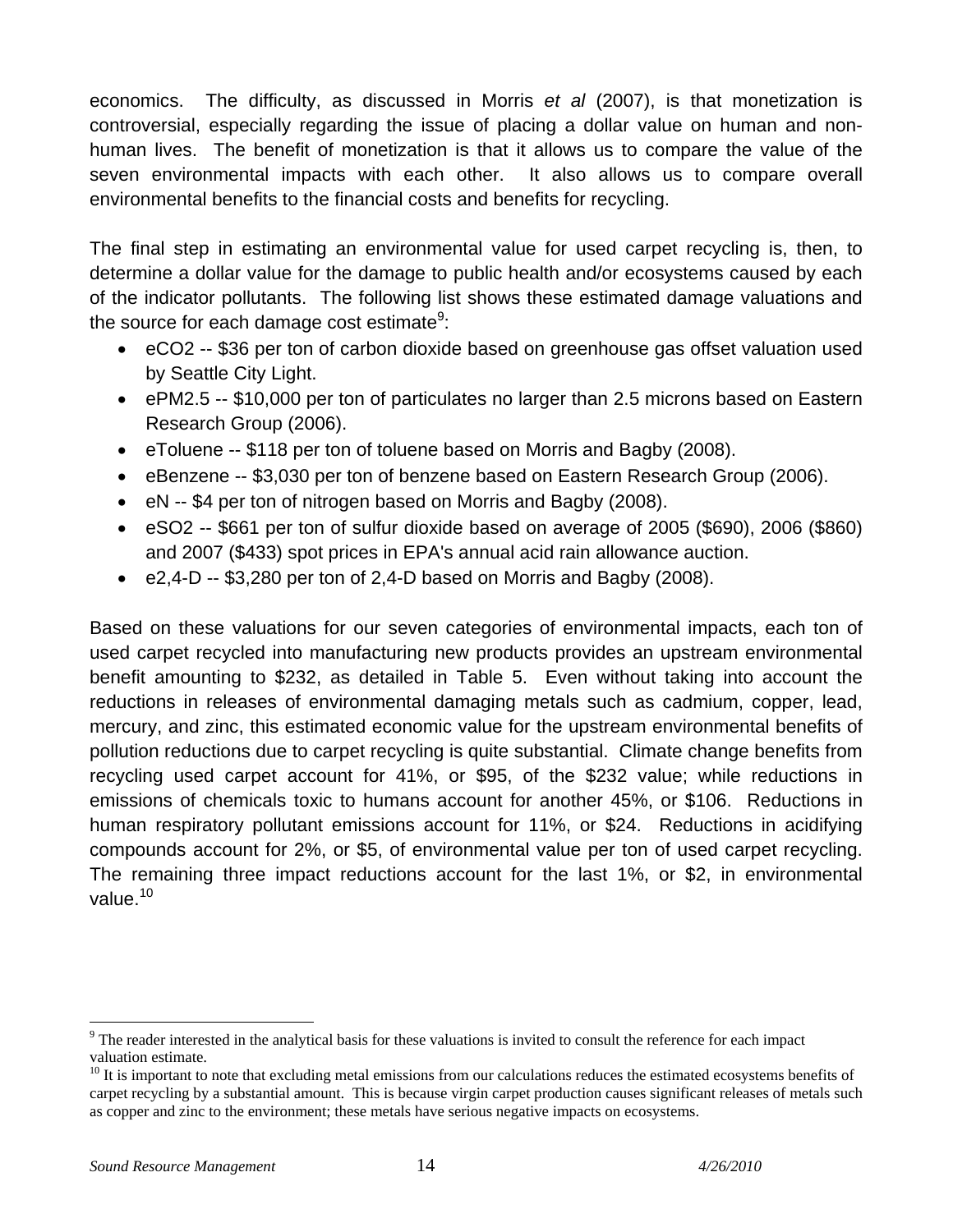#### **Table 5 Economic Value of Upstream Benefits for Recycled- vs. Virgin-Content Carpet**

|                             | <b>Impact Indicator</b> | Value for One Ton<br>of Indicator Pollutant | <b>Pounds of Upstream Emissions</b><br><b>Reductions Per Ton of</b> | Total    |
|-----------------------------|-------------------------|---------------------------------------------|---------------------------------------------------------------------|----------|
| <b>Environmental Impact</b> | <b>Pollutant</b>        | <b>Reduction</b>                            | <b>Recycled-Content Carpet</b>                                      | Value    |
| <b>Climate Change</b>       | eCO <sub>2</sub>        | \$36                                        | 5.281.3                                                             | \$95.06  |
| <b>Human Health</b>         |                         |                                             |                                                                     |          |
| -- Respiratory Pollutants   | ePM2.5                  | \$10,000                                    | 4.9                                                                 | \$24.43  |
| -- Toxics                   | eToluene                | \$118                                       | 1,795.4                                                             | \$105.48 |
| -- Carcinogens              | eBenzene                | \$3,030                                     | 0.1                                                                 | \$0.18   |
| <b>Eutrophication</b>       | eN                      | \$4                                         | 0.4                                                                 | \$0.00   |
| <b>Acidification</b>        | eSO <sub>2</sub>        | \$661                                       | 16.2                                                                | \$5.34   |
| <b>Ecosystems Toxicity</b>  | e2,4-D                  | \$3,280                                     | 1.0                                                                 | \$1.66   |
|                             |                         |                                             |                                                                     | \$232.16 |

## **5. References**

Bare, Jane C. (2002), *Developing a Consistent Decision-Making Framework by Using the U.S. EPA's TRACI,* U.S. Environmental Protection Agency, Cincinnati, OH.

Bare, Jane C., Gregory A. Norris, David W. Pennington and Thomas McKone (2003), TRACI: The Tool for the Reduction and Assessment of Chemical and Other Environmental Impacts. *Journal of Industrial Ecology* 6(3-4): 49-78.

Cicas, Gyorgyi, H.S. Matthews, and C. Hendrickson (2006), *The 1997 Benchmark Version of the Economic Input-Output Life Cycle Assessment (EIO-LCA) Model*, Green Design Institute, Carnegie Mellon University, Pittsburgh, PA.

Eastern Research Group (2006), Draft Report: Cost Benefit Analysis for Six "Pure" Methods for Managing Leftover Latex Paint - Data, Assumptions and Methods. Prepared for the Paint Product Stewardship Initiative.

EPA, North Carolina State University, and Research Triangle Institute (2003). Municipal Solid Waste Life-Cycle Database for the Decision Support Tool on Municipal Solid Waste Management. Research Triangle Park, NC.

EPA (2003), *Background Document for Life-Cycle Greenhouse Gas Emissions Factors for Carpet and Personal Computers*, EPA530-R-03-018, November 21, 2003.

EPA (2006), *Solid Waste Management and Greenhouse Gases – A Life-Cycle Assessment of Emissions and Sinks*, 3rd edition, Environmental Protection Agency, Washington, D.C.

Hendrickson, Chris T., L.B. Lave, H.S. Matthews, F.C. McMichael, H. MacLean, G. Cicas, D. Matthews, and J. Bergerson (2006). Environmental Life-Cycle Assessment of Goods and Services: An Input-Output Approach. RFF Press, Washington, DC.

Morawski, Clarissa, The New "Eco-Currency": New model monetizes environmental benefits and reveals new cost savings in waste diversion, *Solid Waste & Recycling*, December/January 2008.